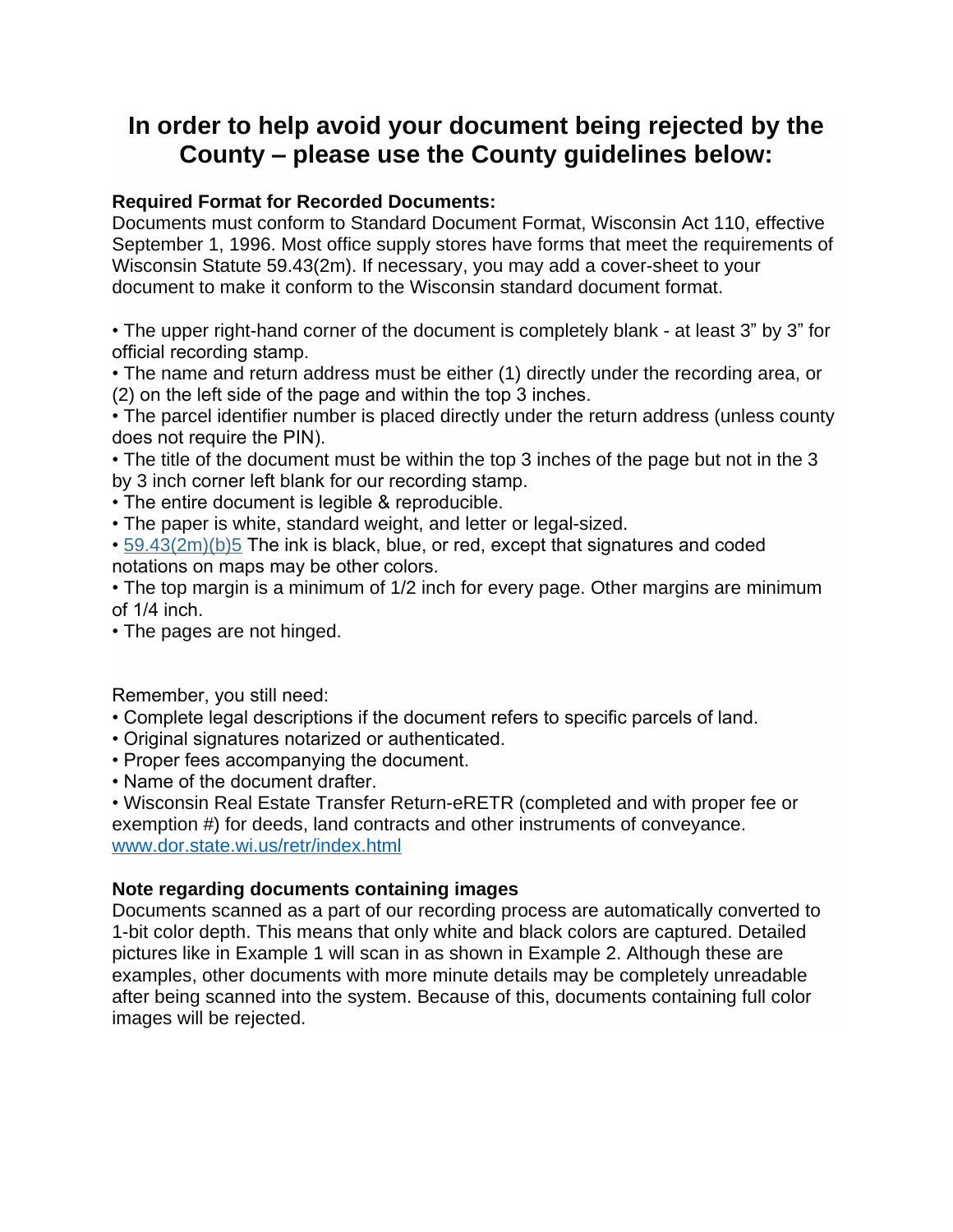

To ensure that your document isn't rejected because of this, make sure that no full-color images are included in your document. A more acceptable version of the example above would be to remove the satellite imagery and retain only pertinent information.



Additional Items:

• The name of the signing members should be spelled correctly. The name of the signing person should match the name in the notary area.